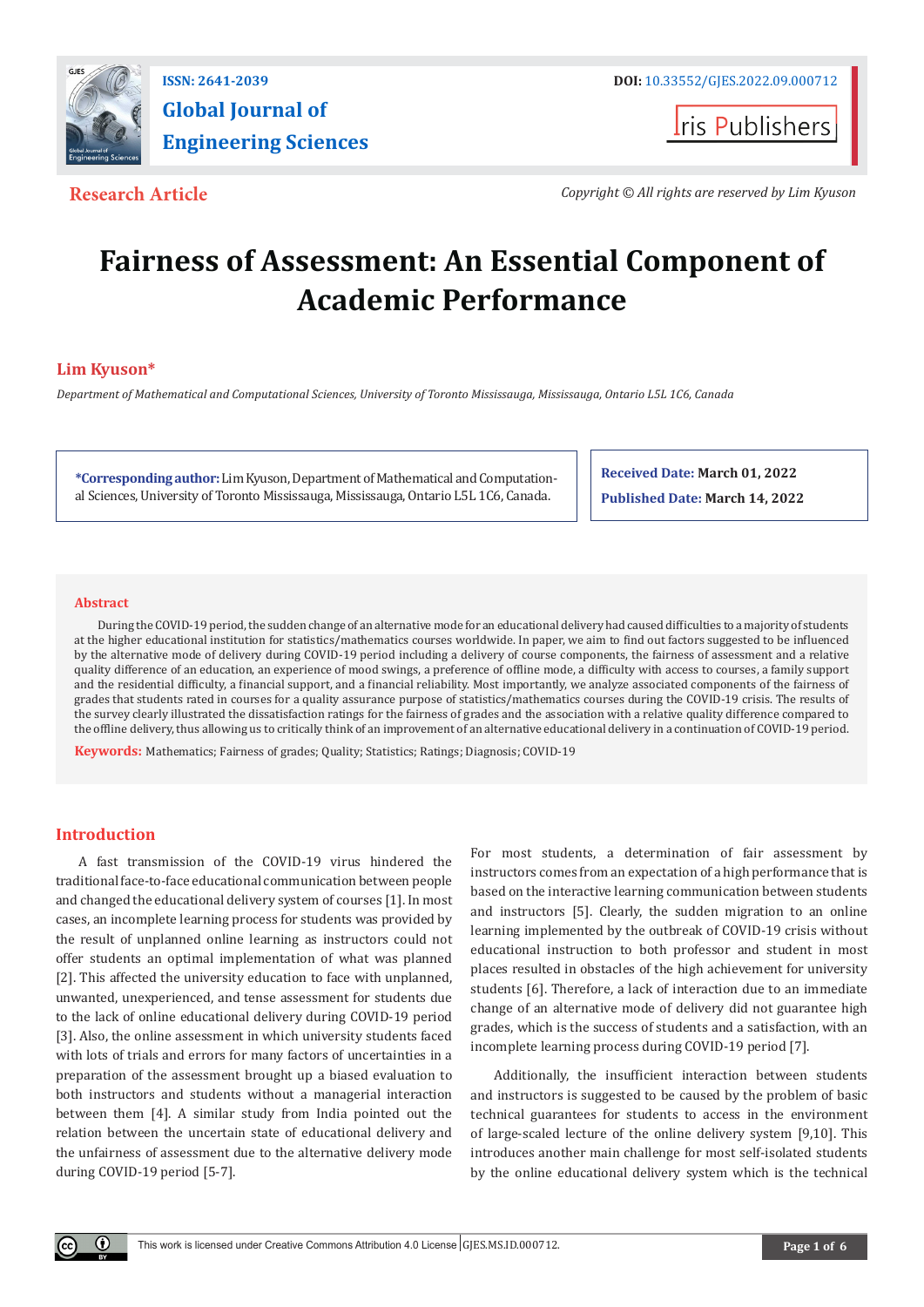operational obstacles [2]. The technical challenges generally relate to disadvantages to students during the delivery of online educational environment, resulting in insufficient technical support for the assessment of the course [9]. Understanding the importance of this problem, one example to introduce which try to cope with problems is educational policies in China during COVID-19 period, where policies include the support infrastructure of delivery by the alternative mode and the technical guidance of learning tools for methods of learning process [11].

General technical challenges also relate to the preference of mode to be offline for course components including office hours, course materials and assessments, as the choice of learning environment is a subject of a matter [12]. Unlike traditional classroom environment that naturally establishes the learning process with the social presence of educators, the online course learning lacks with the facial contact and social presence of educators so that the course components including live sessions, live office hours, material delivery, and communication is challengeable for students [13].

On the other hand, the focus of diagnoses for students includes the different mental conditions students suffers due to the duration of quarantine that mainly break off the physical relationship between people. This is a global phenomenon that mental health problems including panic, boredom, loneliness and depressive symptoms in the quarantine with a previous psychiatric disorder lead to an extreme thoughts and heavy stress for adults [14]. In most cases, the mental interruption of academic assessments such as final exam was directed by the huge concern of grades and overloads of assessments with a high-level stress for university students in an unfavorable environment due to COVID-19 crisis [15]. Understanding the cause and effect relationship of a mental health care, a proper counseling service is urgently demanded for majority of students including academic accommodations especially for mentally vulnerable students within closer attentions to academic performance [15].

The overall educational advices from the diagnosis of experts includes not only academic concerns but also financial issues including reliability and support, which cause distress to mental health of students [16]. Taking into account of a sudden outbreak of COVID-19 crisis and societal changes, the financial effects and family support were correlated ultimately with the academic performance of students, as signifying factors that influence the stress of students [17]. Hence, the immediate consequence of sudden COVID-19 outbreak include financial problems for most families of students which critically influence the regular support of students received so that demands for governmental and institutional support is urgent to cope with financial reliabilities of student during COVID-19 crisis [17].

In this paper, we define factors that are substantially and academically changed by the COVID-19 crisis analyzed from the survey based on satisfaction of student rating and a diagnosis. This include the main goal of identification in satisfaction ratings for fair grades and the associated factor of relative quality difference, addressing causation components and surrounding frames of opinion that students concern in higher educational mathematics/ statistics courses. Considering the extension of COVID-19 pandemic period, the result of a survey aims to provide acceptable opinions of students toward a development for better educational outcomes to both students and stakeholders of higher educational institutions.

# **Motivation and Objective**

This study uses a student satisfaction and diagnostic tool developed for students from higher educational institutions at UAE and Canada. Student satisfaction scores of the fairness in the assessment were the lowest compared to other polychotomous rated questions, suggesting that students have unmet expectations of grades received at the higher educational institution during COVID-19 period. The outcome of survey is expected to show that the rapid change of online assessment tools is severely associated with the relative quality of a learning environment. To confirm this observation, the factor analysis was considered on mixed ratings of questions. Also, other factors of questions are considered to figure out frames of similar idea that students have.

# **Background: Developing Questionnaire**

This study was based on the conceptual performance evaluation of student satisfaction ratings and self-diagnosis. The basic dimensions of idea include self-awareness, course components, course delivery satisfaction, quality of teaching and feedback, and roughly student advising [18]. The survey has 26 questions where each question refers to the satisfaction and diagnosis of statistics/ mathematics courses with 5 demographic questions. The questions were developed to be precise and accurate with similar questions to be grouped to provide adequate information as possible. Mainly, the questionnaire comprised 4 sections; the first contained items related to student demographics.

The second section comprised of items assessing the aspect of course components in statistics/mathematics courses. A three-point Likert-type scale was used to assess satisfaction levels of components with answers ranging from satisfaction to dissatisfaction: satisfaction or agree  $= 2$ , no opinion  $= 1$ , dissatisfaction or disagree = 0. This scale has been found to produce mean scores closer to the midpoint of the scale and higher correlation with the intentional behavior of individuals [19].

The third section explored items for an assessment of conditions and opinion expressions in online educational environment during COVID-19 pandemic period. A tetrachoric type scale was used to assess conditions and expressions of opinion of statistics/mathematics courses with answers:  $yes = 1$ , no = 0. This scale has been found to produce categorical votes for which expressions or opinions being more preferable than the other, based on frequencies. The fourth section contained items to find out satisfaction ratings of overall opinions in courses with a threepoint Likert-type scale that is same as the second section. A copy of questionnaire is attached in the Appendix.

# **Background: Participants and Data Collection**

From simple random sampling of university students in UAE and Canada, 416 voluntary responses are collected from official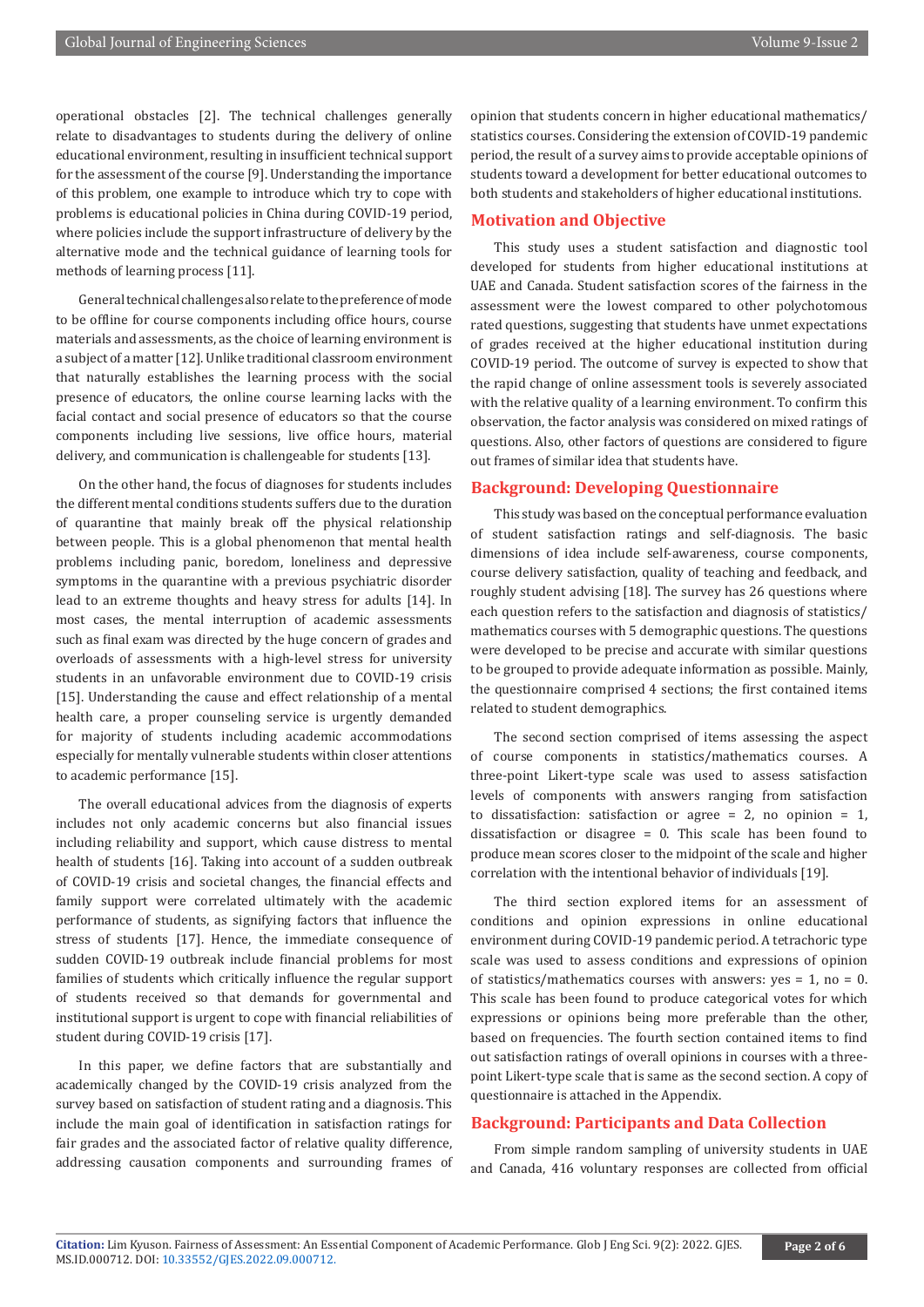university course website. The instructors of this paper emailed and posted the survey on their course's websites via Blackboard for students to fill out anonymously. This urges them to fill out the questionnaire. Also, the survey was share by other mathematics instructors. Each respondent belongs to a designated official university at UAE and Canada, taken at least one statistics/ mathematics course at the belonging higher educational institution. Students were provided with English written survey to answer questions in the designated course website including Blackboard/ CANVAS/Quercus/ WebCT/iLearn. This approach was considered necessary in the absence of a reliable and effective way to do survey in both Canada and UAE after taking different courses.

# **Data Analysis and Methodology**

Data were entered into Microsoft Excel, cross checked for accuracy and analyzed using R version 4.0.0 (The R foundation, Vienna Austria) and SPSS version 19 (SPSS, Inc., Chicago IL). Descriptive statistics were calculated for participant demographic information, categorical frequencies and satisfaction scores [20].

A factor analysis was undertaken as part of questionnaire validation so as to define constructs factors, and its related items. Prior to conducting factor analysis, the suitability of the data for factor analysis was assessed in terms the strength of intercorrelation among the 26 items on the scale. The measure of Cronbach's alpha is used to assess the internal consistency in the reliability of relevant questions, with the preferred value is greater than 0.7 [21]. Factors including the delivery of course components (0.82), offline mode preference (0.7), fairness of assessment and quality difference (1.0) show reliable groups of items. A factor analysis was performed using maximum likelihood under the Promax rotation of factors that had eigenvalues greater than 1.0. Items with factor loadings 0.40 were considered to be "significant" and loadings of 0.50 or greater were considered to be "very significant" [20]. To retain an item on scale, the factor loading of the item should be higher than 0.30 and no higher loading another factors [20]. Then, the result of a scree plot for the parallel analysis of samples is provided below (Figure).



The parallel analysis performs a full model fit of the resample data on the original dataset, which is known as bootstrap, as well as random, uncorrelated data matrices drawn from normal distribution [22]. One of the criteria in a determination for number of factors is the eigenvalue, which is larger than 95% quantile (dashed line) of those obtained from random or resampled data, which are considered to be statistically significant [22]. In this study, the suggested number of factors by the parallel analysis is eight according to the output of program R, given maximum

likelihood method for a factor analysis.

### **Results**

In total of 416 questionnaires were returned, participants' demographics and other academic information are shown in the Appendix Table 1. Student satisfaction and diagnosis with items representing current statistics/mathematics courses during COVID-19 pandemic period is reported using descriptive statistics (Appendix, Table 2). The Kaiser-Meyer-Olkin measure of sampling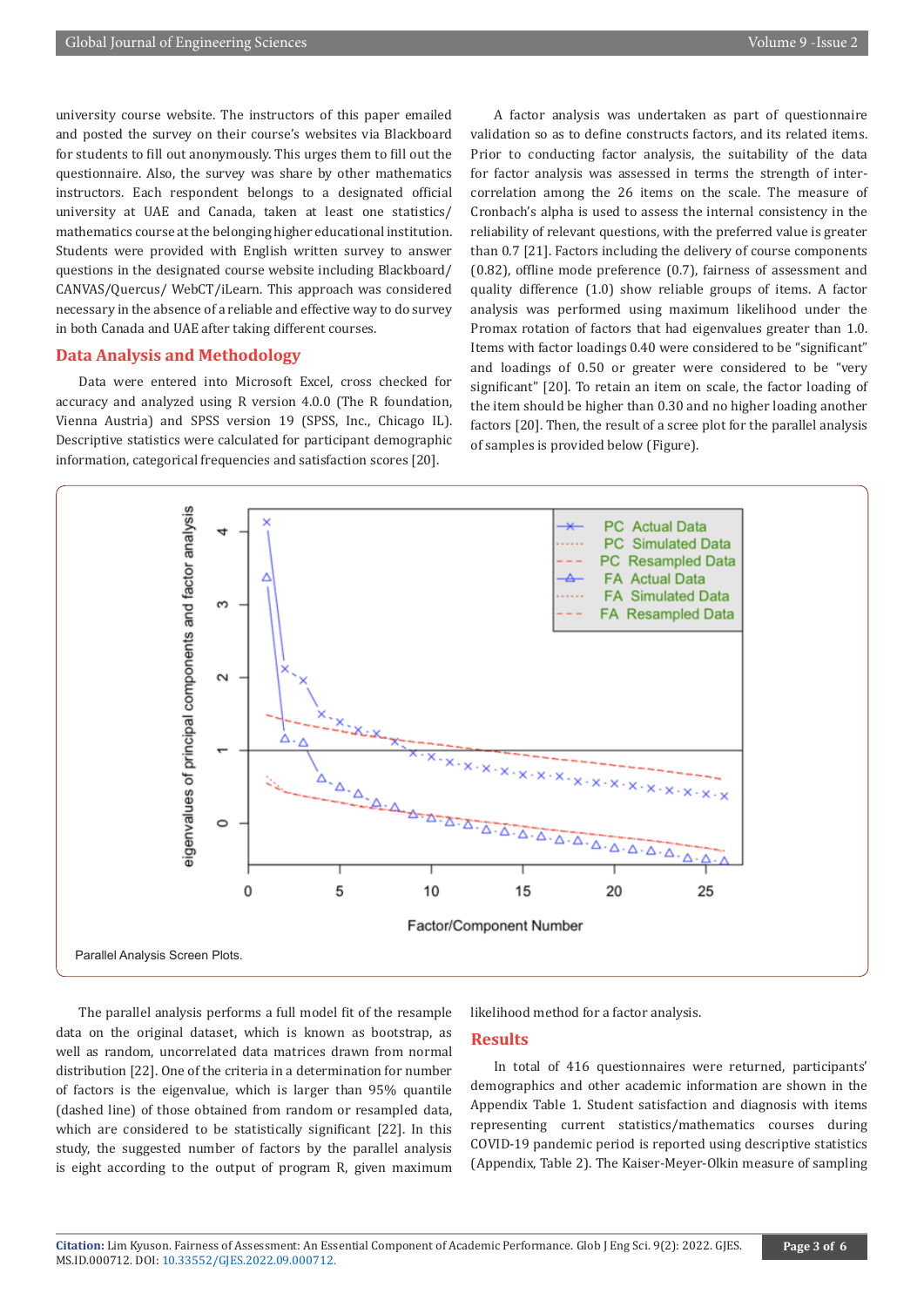adequacy for the factor analysis was derived to be 0.75 [22]. Considering less than 0.5 is unacceptable and larger than 0.9 is marvelous, derived value of 0.75 is considered adequate [22].

Promax rotation of all items improves stronger loadings (> 0.3 = 'distinguishable') of each of one factor (Table 1) for all items [20].

Table 1: The factor 1 is about the delivery of course components, the factor 2 is about the offline mode preference, factor 3 is about mood swings, factor 4 is about a difficulty with access to the course, factor 5 is about a fairness of assessment and quality difference, factor 6 is about a financial support, factor 7 is about a financial reliability, factor 8 is about a family support and residential difficulty (in the table).

| <b>Item</b>                                                                                                                                                            | <b>Factor</b> <sup>a</sup> |                |        |                |        |        |                |        |  |
|------------------------------------------------------------------------------------------------------------------------------------------------------------------------|----------------------------|----------------|--------|----------------|--------|--------|----------------|--------|--|
|                                                                                                                                                                        | $\mathbf{1}$               | $\overline{2}$ | 3      | $\overline{4}$ | 5      | 6      | $\overline{7}$ | 8      |  |
| Factor 1. Delivery of course components                                                                                                                                |                            |                |        |                |        |        |                |        |  |
| 1-1. Live sessions                                                                                                                                                     | 0.534                      | *              | $\ast$ | $\ast$         | $\ast$ | $\ast$ | $\ast$         | $\ast$ |  |
| 1-2. Live Office Hours                                                                                                                                                 | 0.525                      | $\ast$         | $\ast$ | $\ast$         | $\ast$ | $\ast$ | $\ast$         | $\ast$ |  |
| 1-3. Material Delivery: lecture notes, practice problems                                                                                                               | 0.662                      | *              | $\ast$ | $\ast$         | $\ast$ | $\ast$ | $\ast$         | $\ast$ |  |
| 1-4. Instructor flexibility                                                                                                                                            | 0.606                      | $\ast$         | $\ast$ | $\ast$         | $\ast$ | $\ast$ | $\ast$         | $\ast$ |  |
| 1-5. Communication: Email, Discussion board, What's app                                                                                                                | 0.589                      | $\ast$         | $\ast$ | $\ast$         | $\ast$ | $\ast$ | $\ast$         | $\ast$ |  |
| 1-6. Rate student satisfaction with MATH/STAT instructor during this online<br>delivery as compared to student's other instructors                                     | 0.455                      | $\ast$         | $\ast$ | $\ast$         | $\ast$ | $\ast$ | $\ast$         | $\ast$ |  |
| Factor 2. Offline mode preference                                                                                                                                      |                            |                |        |                |        |        |                |        |  |
| 2-1. Does student prefer offline mode for attending office hours?                                                                                                      | $\ast$                     | 0.629          | $\ast$ | $\ast$         | $\ast$ | $\ast$ | $\ast$         | $\ast$ |  |
| 2-2. Does student prefer offline mode for receiving course materials?                                                                                                  | $\ast$                     | 0.697          | $\ast$ | $\ast$         | $\ast$ | $\ast$ | $\ast$         | $\ast$ |  |
| 2-3. Does student prefer offline mode for assessments: quiz/exams/assign-<br>ments?                                                                                    | $\ast$                     | 0.707          | $\ast$ | $\ast$         | $\ast$ | $\ast$ | $\ast$         | $\ast$ |  |
| <b>Factor 3. Mood swings</b>                                                                                                                                           |                            |                |        |                |        |        |                |        |  |
| 3-1. Did student experience any form of panic during COVID-19 period?                                                                                                  | $\ast$                     | $\ast$         | 0.506  | $\ast$         | $\ast$ | $\ast$ | $\ast$         | $\ast$ |  |
| 3-2. Did student experience any kind of depression?                                                                                                                    | $\ast$                     | $\ast$         | 0.757  | $\ast$         | $\ast$ | $\ast$ | $\ast$         | $\ast$ |  |
| 3-3. Did student experience loneliness?                                                                                                                                | $\ast$                     | $\ast$         | 0.646  | $\ast$         | $\ast$ | $\ast$ | $\ast$         | $\ast$ |  |
| 3-4. Did student experience boredom?                                                                                                                                   | $\ast$                     | $*$            | 0.371  | $\ast$         | $\ast$ | $\ast$ | $\ast$         | $\ast$ |  |
| Factor 4. Difficulty with access to the course                                                                                                                         |                            |                |        |                |        |        |                |        |  |
| 4-1. Due to this period of COVID-19, did student face any frequent challenges<br>related to access of the course website: Blackboard/CANVAS/Quercus/WebCT/<br>iLearn?  | $\ast$                     |                | $\ast$ | 0.584          | $\ast$ | $\ast$ | ź,             |        |  |
| 4-2. Due to this period of COVID-19, did student face any frequent challenges<br>related to INTERNET?                                                                  | ×                          | ×.             | $\ast$ | 0.641          | $\ast$ | $\ast$ | $\ast$         | $\ast$ |  |
| 4-3. Due to this period of COVID-19, did student face any frequent challenges<br>related to devices?                                                                   | $\ast$                     | $\ast$         | $\ast$ | 0.585          | $\ast$ | $\ast$ | $\ast$         | $\ast$ |  |
| Factor 5. Fairness of assessment and quality difference                                                                                                                |                            |                |        |                |        |        |                |        |  |
| 5-1. Assessment Components: assignment, quiz, exams                                                                                                                    | $\ast$                     | *              | $\ast$ | $\ast$         | 0.429  | $\ast$ | $\ast$         | $\ast$ |  |
| 5-2. Due to this period of COVID-19, does student believe grades received for<br>MATH/STAT courses have been fair?                                                     | $\ast$                     | $\ast$         | $\ast$ | $\ast$         | 0.736  | $\ast$ | $\ast$         | $\ast$ |  |
| 5-3. Based on student's experience, does the quality of student's alternative<br>mode of education for MATH/STAT courses feel the same as of face to face<br>learning. |                            | sk.            |        |                | 0.519  |        |                |        |  |
| <b>Factor 6. Financial support</b>                                                                                                                                     |                            |                |        |                |        |        |                |        |  |
| 6-1. Does student receive any COVID-19 related financial support?                                                                                                      | $\ast$                     | $\ast$         | $\ast$ | $\ast$         | $\ast$ | 0.47   | $\ast$         | $\ast$ |  |
| 6-2. Does student receive any additional COVID-19 financial support from<br>belonging educational institution?                                                         | $\ast$                     | *              | $\ast$ | $\ast$         | $\ast$ |        | $\ast$         | $\ast$ |  |
| <b>Factor 7. Financial reliability</b>                                                                                                                                 |                            |                |        |                |        |        |                |        |  |
| 7-1. Is student self-financing individual education, including scholarship?                                                                                            | $\ast$                     | $\ast$         | $\ast$ | $\ast$         | $\ast$ | $\ast$ | 0.357          | $\ast$ |  |
| 7-2. Is student's education at risk due to any financial issues cause by<br>COVID-19?                                                                                  | $\ast$                     | *              | $\ast$ | $\ast$         | $\ast$ | $\ast$ | 0.676          | 0.358  |  |
| Factor 8. Family support and residential difficulty                                                                                                                    |                            |                |        |                |        |        |                |        |  |
| 8-1. Is student living away from the family?                                                                                                                           | $\ast$                     | $\ast$         | $\ast$ | $\ast$         | $\ast$ | $\ast$ | $\ast$         | 0.318  |  |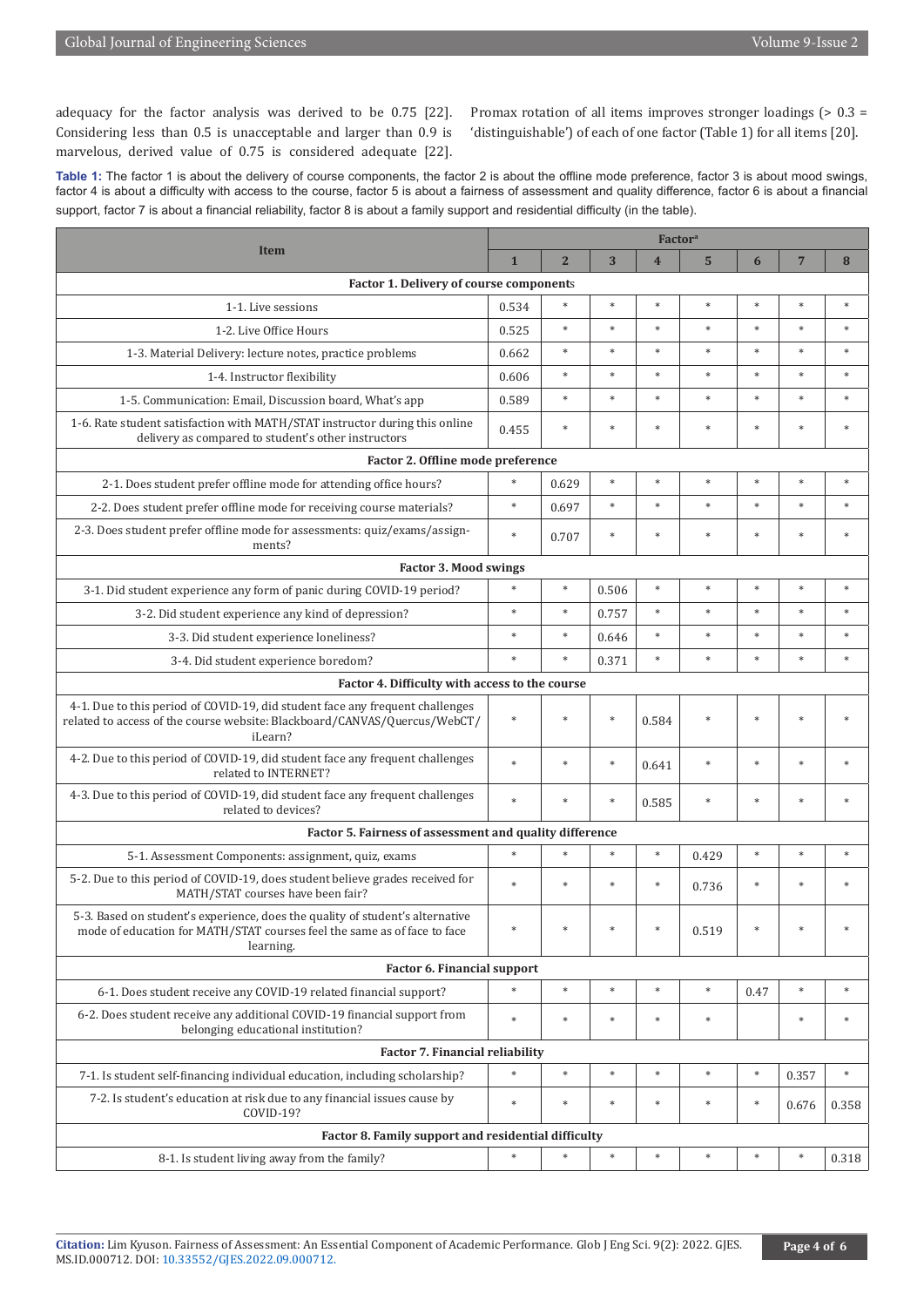| 8-2. Due to COVID-19, is student unable to receive the regular financial support<br>from the family?                                                                                                                       |  |  |  | 0.407 |
|----------------------------------------------------------------------------------------------------------------------------------------------------------------------------------------------------------------------------|--|--|--|-------|
| 8-3. Due to this period of COVID-19, did student face any frequent challenges<br>related to Time Difference (due to not being able to be close to belonging edu-<br>cational institute such as traveling back to country)? |  |  |  |       |

Accordingly, the 26 items on student course satisfaction and diagnosis were grouped into eight factors: Delivery of course components, Fairness of assessment and quality, Mood swings, Offline mode preference, Difficulty with access to the course, Financial support, Financial reliability, Family support and residential difficulty. Items associated with each of eight factors are shown in the Appendix Table 3. The validation process resulted in eight significant factors, where all items are at least moderately loaded on each factor, indicating items were validly grouped into their corresponding factors. A first criterion considered in the analysis is the very simple structure (VSS), and the higher the value means the better fit of simple loadings to represent the data [22]. The maximum VSS value is achieved at the 8-factor model. Another criterion to be considered is the Tucker-Lewis index (TLIp = 0.91), where the larger value is better within the interval [0, 1], which compares a worst-case model and the best-case model with our fitted model [22]. The last criterion is the root mean squared error of approximation (RMSEA = 0.03),which resulted in good fit as the value smaller than 0.05 indicates a good fit [22].

The table introduced below presents factor analysis by the Promax rotation with loading that are higher than 0.30 where loadings of value lower than 0.30 is not shown in the table and hidden away. The purpose of this table to find the grouped items that has the higher numerical loading values within each factor in order to comprehend the related matters of subject. For example, the first item of a live session rating has the highest numerical value of loading for the factor of the delivery of course components (Table 1).

# **Discussion**

The factor analysis of collected data suggested items to be grouped for each factor, showing frames of associated matters that students take similarly in comprehension of subject. Throughout the organized items of each factor, the association of items signifies the similarities between items which is considered to be influential to each other, based on the correlation structure of input variables [22]. The analysis pointed out a clear associated relationship between the subject of fairness of grades, assessment components and relative quality difference from the consequence of online educational environment. This achieves our goal of comprehension importance to increase satisfaction ratings for the quality of an education during COVID-19 period toward better outcomes of fair grades that students receive, throughout more proactive interaction between instructors and students.

Since the sample is a randomly sampled, the generalization of data samples is possible with no specific indications of sample size, but we try to overcome the issue of a limitation for overall effectiveness in a quantitative study by bigger sample size and more factors. Consequently, the factor analysis of items was successful in

reduction of dataset for eight generalized factors in understanding the relation of educational matters.

# **Fairness of assessment and quality**

From result of a factor analysis, the dissatisfaction of fair marking that was supposed to be unexpected due to change of interactive communication between instructors and students had relatively lowered the relative quality of online educational delivery. Within the same factor, it is expected that forms of assessment component are relative to the dissatisfaction of fair grades, suggesting some dispute for students in taking online delivery of assessment during COVID-19 period. In terms of educational quality improvement, the engagement practice is suggested for an online learning environment, where students have some disagreement in taking online assessment and dispute over expected fair grades to be received [23]. In online asynchronous environment, the presence of an instructor of engagement learning process helped students to build up the knowledge and achieve the focus of statistics/ mathematics courses study [24].

# **Mood swings**

The associated items of mood swings include depression, panic, boredom and loneliness, which are severely relevant to stress levels of young adults in combat for psychological impact during COVID-19 crisis [25]. The psychiatric symptoms developed from mood swings are prevalent among students with higher expected impact in daily life, implying the urgency of improvement of mental health care and psychological resilience during COVID-19 period [26]. Under the prevalence of mental health problems to majority of students, the only suggested way is to reduce the stress factors, which comes from academic complexity, in order to avoid the emergency situation [27].

# **Delivery of course components**

There are several suggested influences by the change of delivery components in courses, which include the weakness of the online teaching infrastructure, the inexperience of teachers, the information gap, and the complex environment at home [28]. Considering the change of educational delivery components such as office hours, communication and live sessions, adequate informative learning process that is directed to grades is expected to be supplemented by instructors during extension of COVID-19 period [29].

# **Limitations and Conclusion**

Under the anonymous distribution of surveys around UAE and Canada, the different level of statistics/mathematics course experience differs across all individuals to subjectively rate the satisfaction with some biases and misconceptions. The current study of analysis is only limited to statistics/mathematics courses and students who have taken courses.